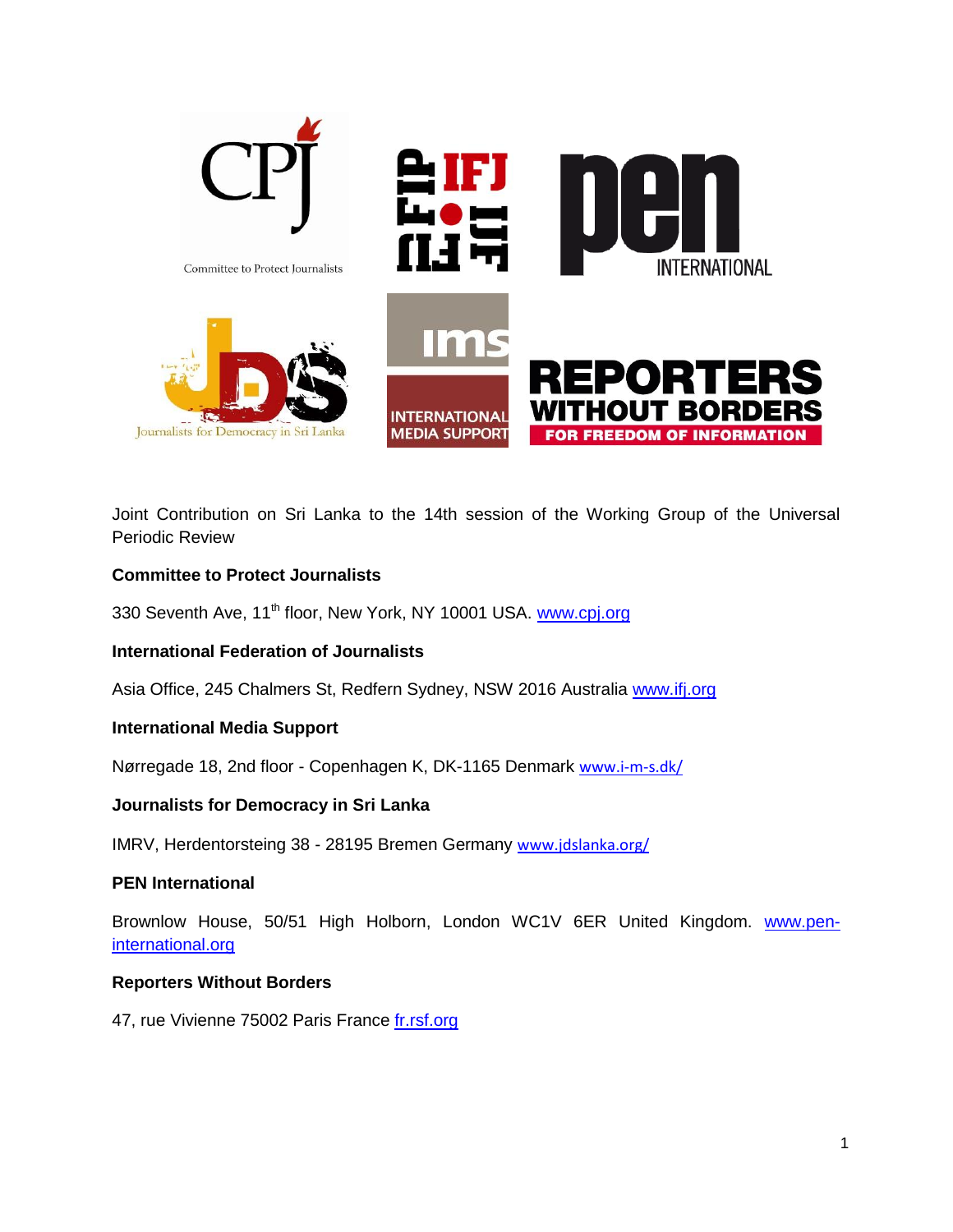# **Table of Contents**

| II. Implementation of the recommendations by the Lessons Learnt and Reconciliation<br>Commission (LLRC) regarding freedom of expression and the right to information 4 |  |  |
|------------------------------------------------------------------------------------------------------------------------------------------------------------------------|--|--|
| III. Manipulation of state owned media to attack political enemies, particularly media                                                                                 |  |  |
| IV. Failure to properly investigate violence against journalists and media workers 6                                                                                   |  |  |
|                                                                                                                                                                        |  |  |
|                                                                                                                                                                        |  |  |
|                                                                                                                                                                        |  |  |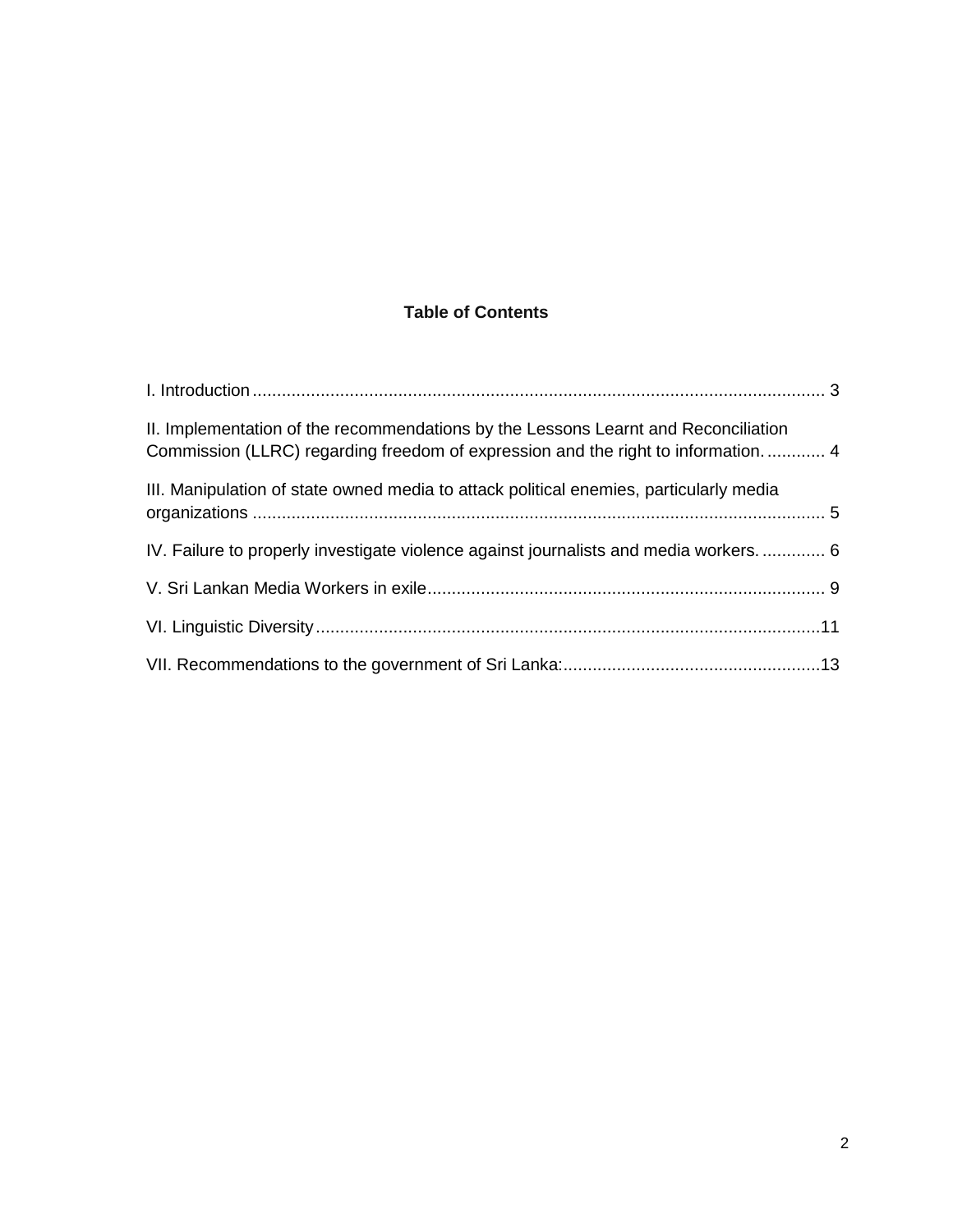# <span id="page-2-0"></span>I. **Introduction**

- 1. The Committee to Protect Journalists, the International Federation of Journalists, International Media Support, Journalists for Democracy in Sri Lanka, PEN International, and Reporters Without Borders welcome the opportunity provided by the Office of the High Commissioner on Human Rights to comment on the climate for press freedom and free expression in Sri Lanka.
- 2. This joint submission serves to underscore our shared concern over the deteriorating situation for journalism and free expression since the Human Rights Council's previous review of Sri Lanka in 2008.
- 3. Since the previous Universal Period Review (UPR) in 2008, the protection of freedom of expression and press freedom in Sri Lanka has sharply deteriorated. Despite the end of the country's long-running civil war in 2009, Sri Lanka's journalists and media personnel continue to struggle to achieve a safe, open and free environment for reporting and are constantly met by attacks, threats and violent rhetoric. An entrenched climate of impunity threatens progress towards national reconciliation, including the institution of rule of law, which is necessary to improve the situation of freedom of expression.
- 4. In December 2009, key media and freedom of expression organizations conducted an [International Press Freedom and Freedom of Expression Mission](http://asiapacific.ifj.org/assets/docs/236/115/1d464ec-8892c73.pdf) to Sri Lanka. The mission warned that the intensifying political environment would negatively impact freedom of the press and freedom of expression in Sri Lanka. Unfortunately, this prediction has been borne out in subsequent years. 2010 was a difficult year for press freedom owing in great part to the presidential elections. Although some respite came in 2011, it was not enough to bring about a climate in which journalists, writers or artists could work without fear of reprisal or threats. In 2012, the increasingly violent rhetoric from government spokespersons and state-owned media, in particular, created a hostile climate for free expression, peace and national reconciliation in the country.
- 5. The government of Sri Lanka has also done little to attempt to address the culture of impunity surrounding the killing of journalists. The government has consistently failed to bring individuals, state agencies and non-state actors to justice. This failure is unacceptable and is clearly detrimental to the climate for press freedom and free expression in Sri Lanka.
- 6. The 2011 report of the 18-month inquiry of the Lessons Learnt and Reconciliation Commission, held some promise to promote press freedom and national reconciliation, through its recognition of the persistent pattern of "attacks and obstacles placed on journalists and media institutions." Despite this, its recommendations were largely ignored by the Sri Lankan government, which instead opted for a course of heightened confrontation with the independent media.
- 7. Linguistic diversity remains an integral aspect of free expression, and Sri Lanka continues to suffer from an inability of Tamil speakers to access government support and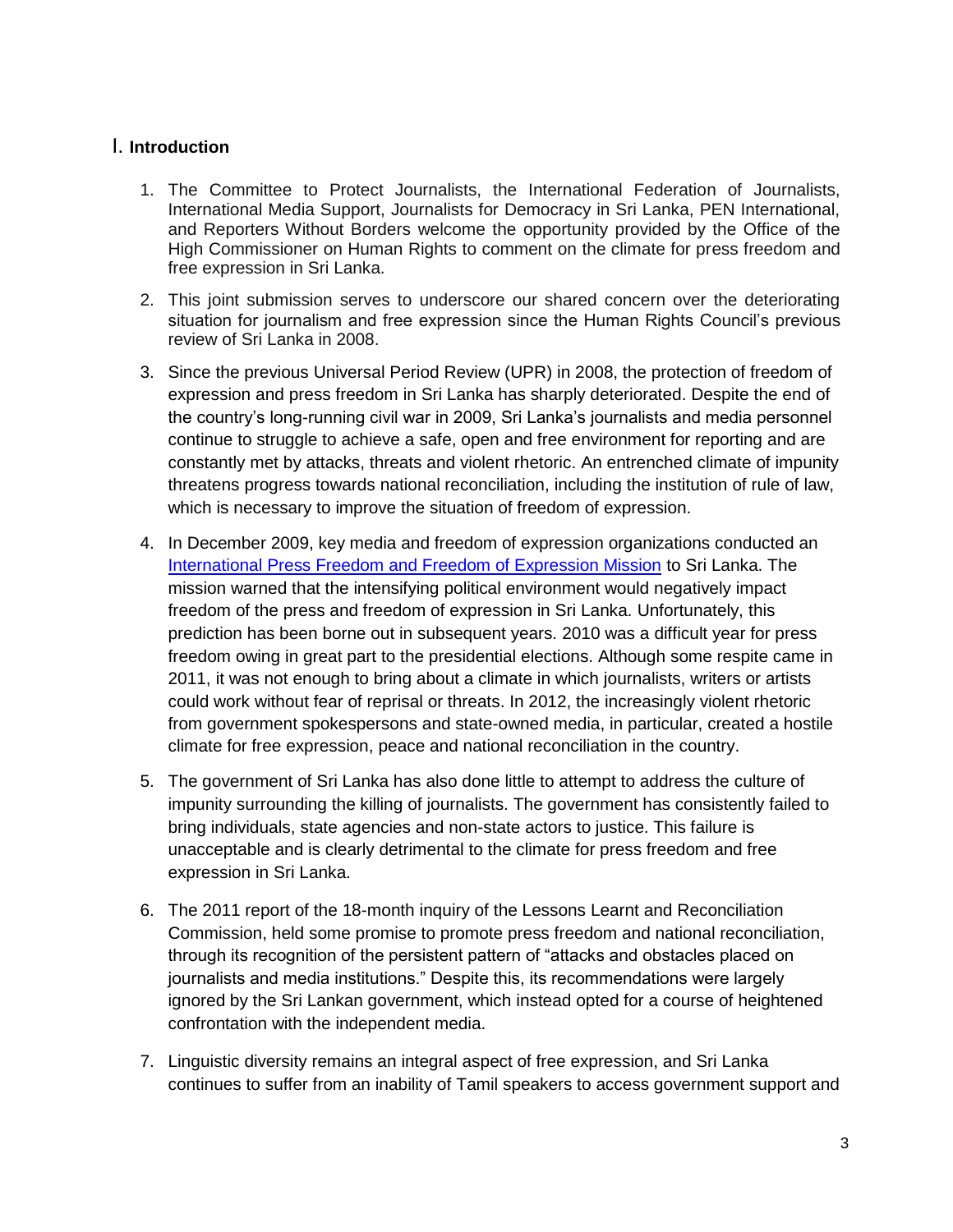services, subverting their right to democratic participation and in some circumstances experiencing outright discrimination.

8. Finally, Sri Lankan journalists in exile continue to do their best to advocate and organise, but are hampered by the impact of bureaucracy and the lack of legal support in receiving countries, as well as the lack of coordination between government bodies, UN agencies and civil society groups.

## <span id="page-3-0"></span>**II. Implementation of the recommendations by the Lessons Learnt and Reconciliation Commission (LLRC) regarding freedom of expression and the right to information.**

- 9. The LLRC is an official commission appointed by the President of Sri Lanka as part of the process of national reconciliation. In December 2011 the LLRC published a report which discussed media freedom issues.
- 10. The LLRC recorded that it was "deeply disturbed" by the persistent pattern of "attacks and obstacles placed on journalists and media institutions" that has continued even after the war's end. These difficulties had been experienced even by "news websites". The "killing of journalists" is another matter of serious concern flagged by the LLRC, which remarked that the failure to "conclusively" investigate and bring the "perpetrators" to justice does little credit to the Sri Lankan government.
- 11. The LLRC noted, with some severity, that even while its deliberations were in progress, there was a "deplorable attack on the Editor of the *Uthayan* newspaper in Jaffna". Such "actions", the LLRC warned, "clearly place great obstacles in the way of any reconciliation efforts". Indeed, it pointed out that "any failure to investigate and prosecute offenders would undermine the process of reconciliation and the Rule of Law‖.
- 12. The LLRC report is still being debated in Sri Lanka and diverse opinions are being voiced about the utility of its contribution to national reconciliation.
- 13. We are encouraged by the LLRC recommendations that have a bearing on journalism, such as the recognition that freedom of expression and the right to information provide a pivotal role in the reconciliation process; that steps should be taken to deter attacks on freedom of expression through the enforcement of criminal laws; that past incidents must be investigated; that media be provided freedom of movement; and that legislation should be enacted to uphold the right to information.
- 14. However, we are seriously concerned that, despite these very clear recommendations, the government of Sri Lanka seems intent on confronting the independent media, escalating the violent rhetoric against journalists, and questioning journalists' motives in seeking restitution for years of hardship.
- 15. This manner of rhetoric possibly contributed to the [brutal attack](http://asiapacific.ifj.org/en/articles/sri-lankan-government-must-end-incitement-to-violence-against-journalists) on Poddala Jayantha, then the General Secretary of the Sri Lanka Working Journalists' Association, in June 2009. Jayantha, a highly awarded journalist, suffered permanent disabilities from the attack and now lives in exile.
- 16. In January 2006, S. Sukirtharajan, a photographer with the Tamil daily *Sudar Oli*, was shot dead by assailants on motorcycles just days after he had published photographs proving that five Tamil students found dead in the eastern city of Trincomalee had been victims of an execution by state security agencies. A [cable](http://asiapacific.ifj.org/en/articles/sri-lankan-government-must-end-incitement-to-violence-against-journalists) from the U.S. ambassador to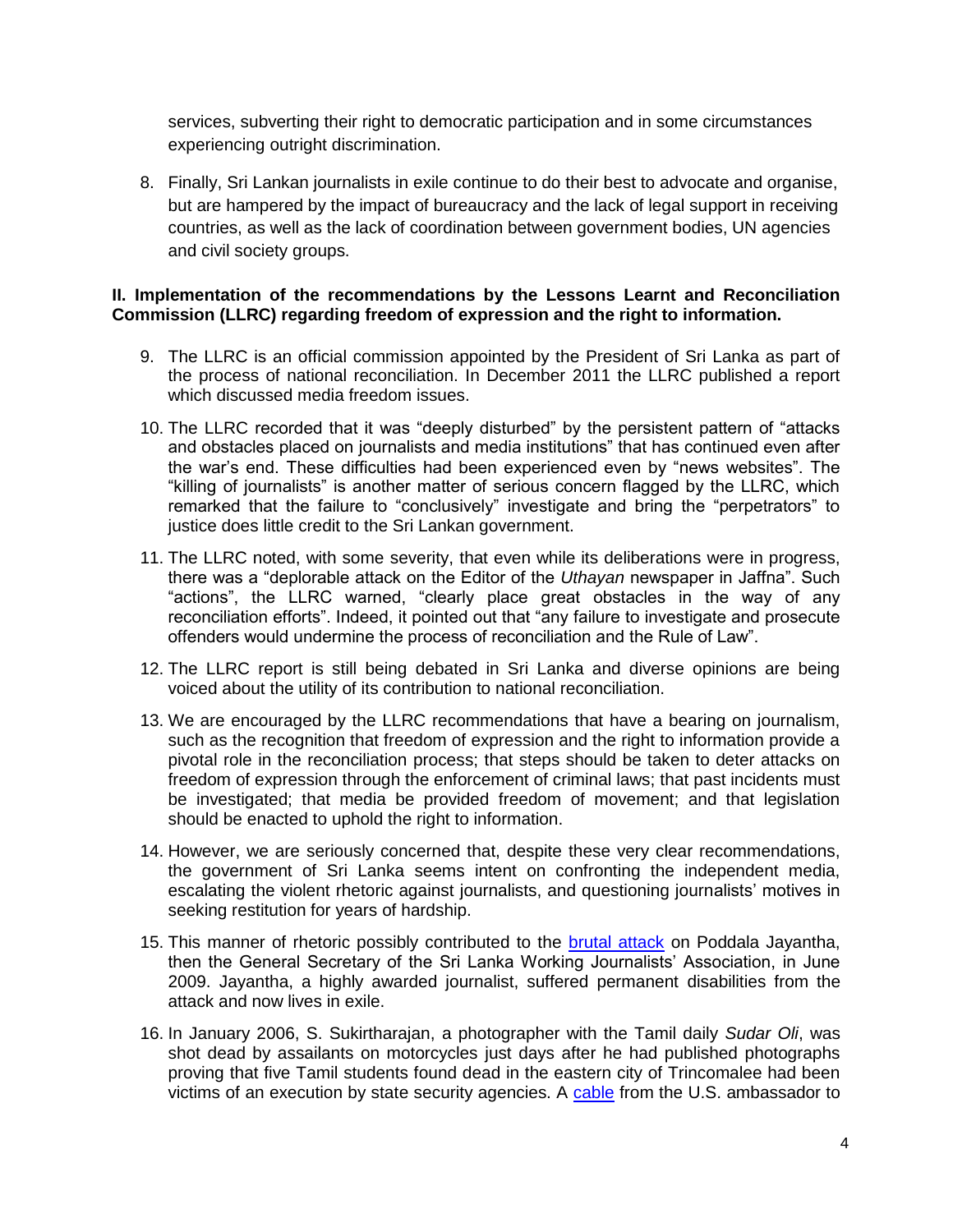Sri Lanka has now come to light which records President Rajapaksa's brother Basil Rajapaksa, a senior minister, admitting that the "Special Task Force" of the Sri Lankan military may have carried out the killing of the five students.

- 17. In August 2006, the Jaffna office of the *Uthayan* newspaper—part of the same group as *Sudar Oli*—was attacked with fire bombs and seriously damaged. A diplomatic cable revealed that the U.S. ambassador in Sri Lanka was told, once again [by the President's](http://colombotelegraph.com/2012/02/03/wikileaks-looked-like-epdp-and-sl-navy-burnt-the-uthayan-basil-to-us/)  [brother,](http://colombotelegraph.com/2012/02/03/wikileaks-looked-like-epdp-and-sl-navy-burnt-the-uthayan-basil-to-us/) that this attack was in all probability carried out by the Sri Lankan Navy in league with a Tamil political party that is a close ally of President Rajapaksa.
- 18. In one of the most shocking incidents since the civil war was officially declared over in May 2009, the news editor of *Uthayan* was attacked with iron rods on the streets of Jaffna and left for dead shortly after local elections in the Northern province were concluded in July 2011. The newspaper had editorially supported the opposition parties, which registered significant wins in the elections. To its credit, the LLRC noted this attack and denounced it.
- 19. The Sri Lankan government's continuing failure to act against lawlessness—indeed its seeming eagerness to promote the rancor that contributed to the violence—suggest not a desire for national reconciliation, but its very opposite.

## <span id="page-4-0"></span>**III. Manipulation of state owned media to attack political enemies, particularly media organizations**

- 20. We believe that the tone of public comment in government-controlled media is unwarranted and speaks to a determination to pursue the same policies that led to the bitter estrangement between Sri Lanka's main linguistic communities.
- 21. The Black Tuesday campaign of 2012 is an emblematic case of the dangerous climate for free expression in Sri Lanka, and reveals both the Sri Lankan government's hostility towards journalists and the enduring culture of impunity.
- 22. Journalists in Sri Lanka began a campaign on 25 January 2012, in memory of colleagues who fell in the quarter-century long civil war in the island nation. This day of protest united all Sri Lanka's principal professional journalism bodies and was planned as a reminder to those in power that the vital task of national reconciliation requires more than token gestures. The campaign also aimed to dispel the climate of impunity for attacks on the media during the armed conflict, and to allow a free voice for human rights defenders who stand up for a fair and just society.
- 23. Government spokespersons began to mobilise their own campaign of hostile rhetoric soon after the alliance of professional bodies announced plans for the 25 January protests.
- 24. In the second week of January the government-owned TV channel launched an attack, bristling with unseemly aggression, against the Free Media Movement (FMM), a voluntary body with which many of Sri Lanka's leading journalists have been associated for close to two decades. While playing old footage of these journalists and activists from past campaigns, the TV channel ran a commentary on its main news programmes, attacking them in virulent terms. According to a reliable translation provided by local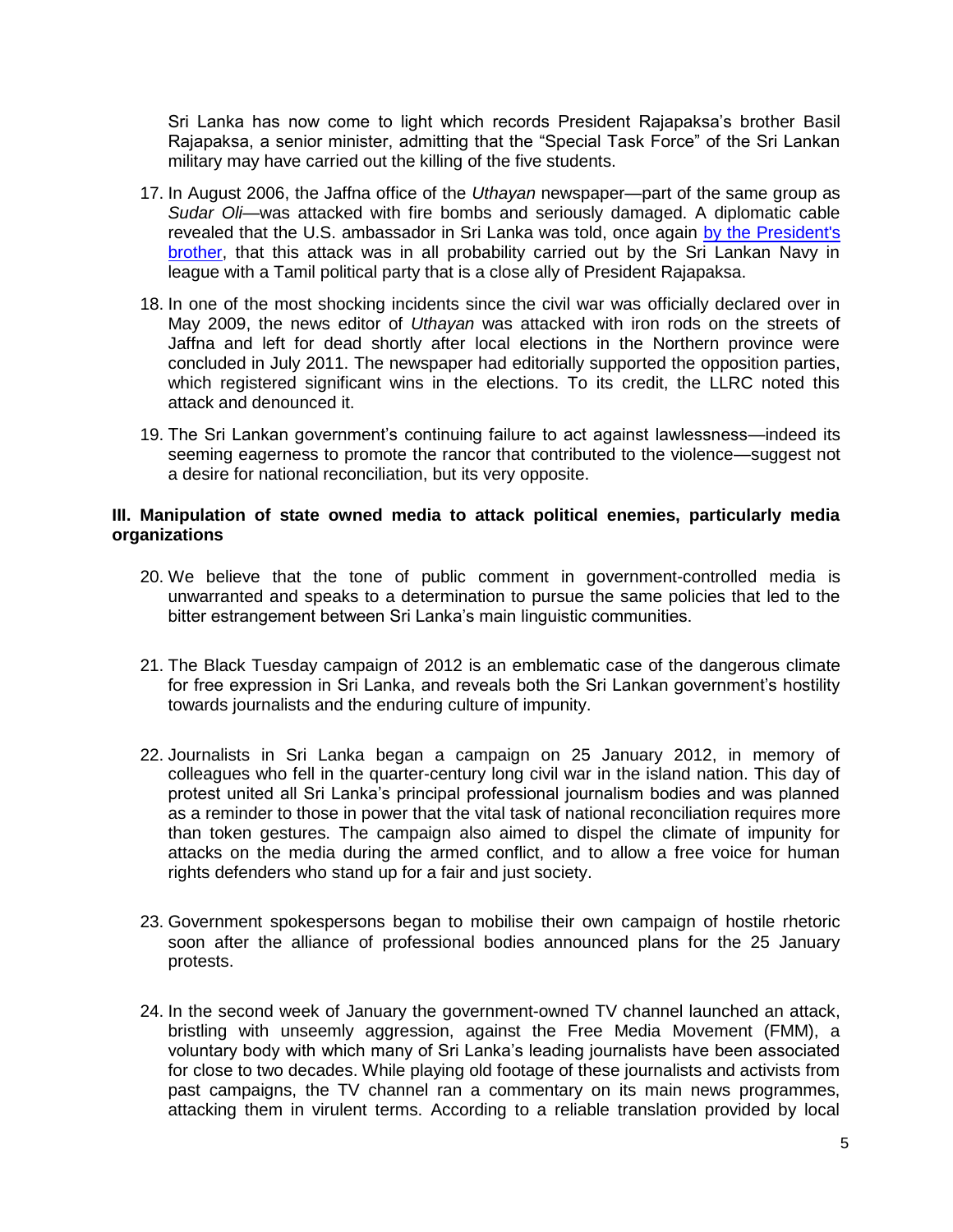sources in Sri Lanka, the commentary accused these activists of "betraying" the ―motherland for gold and titles‖. With mock regret that the descendants of individuals who were "killed" during the reign of the kings "live on today", the commentary promised that those who "do no good to the country, would some day face no good".

- 25. On January 10, the government-owned newspaper accused the FMM of petitioning the European Union to terminate the bilateral trade preferences Sri Lanka enjoys. Two former convenors of the FMM and, by subtle implication, the current holder of that post, were accused of seeking to undermine a concession that benefits many industries in Sri Lanka. The report used suggestive and extremely hostile rhetoric, describing the individuals named as "anti-national elements" who were sustained on "foreign funds".
- 26. Prior to the FMM's planned demonstrations of 25 January, the government secured a court injunction restricting the protests to a narrow area around the Fort Railway Station, a major landmark in Colombo. Though the FMM and its allied organisations made it clear that they were not seeking confrontation, gangs of stick-wielding toughs reportedly took over the site where the demonstrations were planned. Placards carried by these gangs explicitly identified the FMM as an ally of the Liberation Tigers of Tamil Eelam (LTTE).
- 27. On 25 January, the government-controlled newspaper, the Daily News, carried an [editorial](http://www.dailynews.lk/2012/01/25/main_Editorial.asp) which warned that any effort to "sabotage the progress of the country by disruptive elements [would] be put down". The editorial identified the FMM, which coordinates the activities of all other professional bodies in the country—including journalists' bodies organised on linguistic and ethnic lines—as "one of those organisations which have been in the forefront of lambasting the Lankan state on numerous issues". The FMM, the editorial warned, "has been steeped in controversy and has a lot of soul-searching to do." The Daily News editorial then proceeded quite gratuitously to ask about the current whereabouts of the FMM's leadership: "We wonder where its 'Founding Fathers' are today? Are they in this country or in some safe Western Comfort Zone?"
- 28. We denounce these insinuations about individuals who were involved in human rights and media freedom campaigns in Sri Lanka through the difficult years of the civil war. There is, moreover, no mystery about their current whereabouts, since most were forced into exile by the events of January 2009, one of the worst months of a dark quarter century for journalism in Sri Lanka. The escape of these journalists into exile does not diminish the importance of the cause that they took great risks to advocate: media freedom as an imperative in the process of building peace.

## <span id="page-5-0"></span>**IV. Failure to properly investigate violence against journalists and media workers.**

- 29. We denounce the lack of convictions for the numerous deaths and attacks upon journalists in Sri Lanka.
- 30. At the last review of Sri Lanka during the UPR process, on 13 May 2008, the Hon. Mahinda Samarasinghe, Minister of Disaster Management and Human Rights of Sri Lanka stated: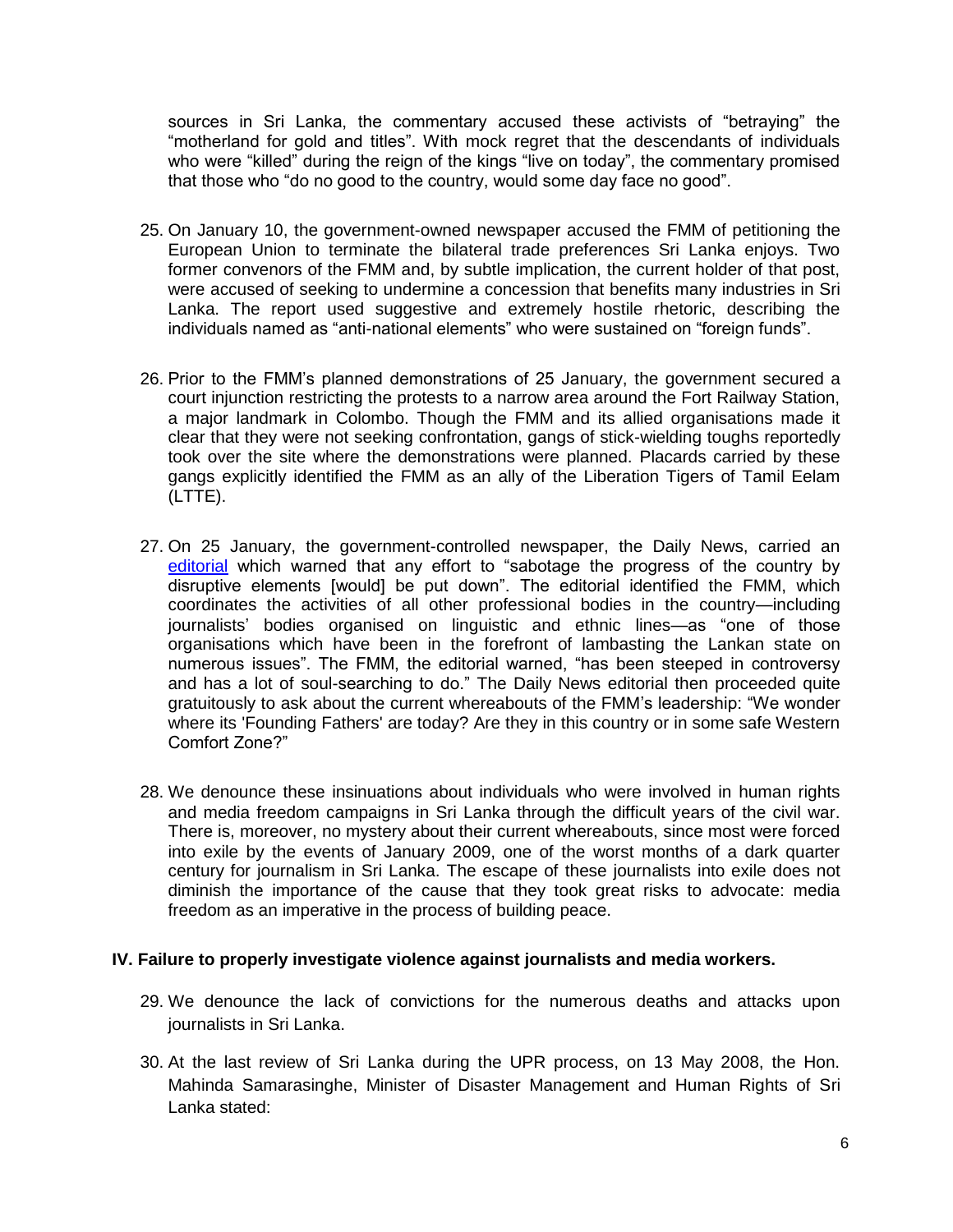The Government is perturbed by the alleged attacks on media workers and especially repulsed by the killing of media workers. The Government in no way condones or endorses any such attacks. All complaints will be impartially and thoroughly investigated.

Only a few weeks later, on 29 May 2008, 36-year-old journalist Paranirupasingam Devakumar was hacked to death in Sri Lanka. At the time of his death, Devakumar worked as Jaffna correspondent for the news program News First of the TV station *Sirasa/MTV*. As with all other deaths of journalists while President Mahinda Rajapkasa has been in office, no one has been charged or tried for the murder of Devakumar.

- 31. On 6 October 2008 Rashmi Mohamed, another *Sirasa/MTV* correspondence, was killed by a suicide bomber from the LTTE. None of the identified and still living LTTE leaders have been prosecuted for authorizing the attack by the suicide bomber.
- 32. Lasantha Wickrematunge, the editor in chief of *The Sunday Leader*, an Englishlanguage newspaper, was murdered on 8 January 2009 on a busy street in Colombo in front of numerous witnesses. Despite repeated calls for an investigation there has been no progress, even though on 28 January 2009, government defense spokesman Keheliya Rambukwella stated that the government was aware of the identity of the murderers and that the President would make the facts known on 15 February 2009. The President has never released the identities of the murderers. In May 2010 Rambukwella took the post of Media Minister.
- 33. In the final five months of the war in Sri Lanka at least three journalists or media workers were killed. On 12 February 2009 Punniyamurthy Sathyamurthy was killed in an air strike. He worked for a Tamil news website based in Canada. On 5 March 2009 Sasi Mathan, who worked for *Eelanaatham Daily*, was also killed in an airstrike. The exact date when the journalist Isai Priya was murdered is not known. However, pictures of her dead body are featured in the British Channel 4 documentary *Sri Lanka Killing Fields*. Representatives of the Sri Lanka government have publically confirmed Priya's identity, but claim she was a legitimate military target. From the pictures, it appears she was sexually abused and then executed. If true, these actions of the Sri Lankan Armed Forces would likely constitute war crimes under international law.
- 34. Prageeth Eknelygoda, a political reporter and cartoonist for *Lanka e News*, was abducted on the night of January 24, 2010. Eknelygoda was described by colleagues as a political analyst who supported former army chief turned opposition presidential candidate Sarath Fonseka. Sandhya Eknelygoda said that police initially refused to accept a criminal complaint, and only began to look into Prageeth's disappearance two weeks later. A complaint she filed to Sri Lanka's Human Rights Commission has not resulted in any more information, though the commission launched an investigation on February 12. Ms. Eknelygoda's attorneys have filed a case in the Court of Appeal, asking the government to reveal if they are holding him, that is still being adjudicated. Over the years Ms Eknelygoda and her two teenage sons have continued to make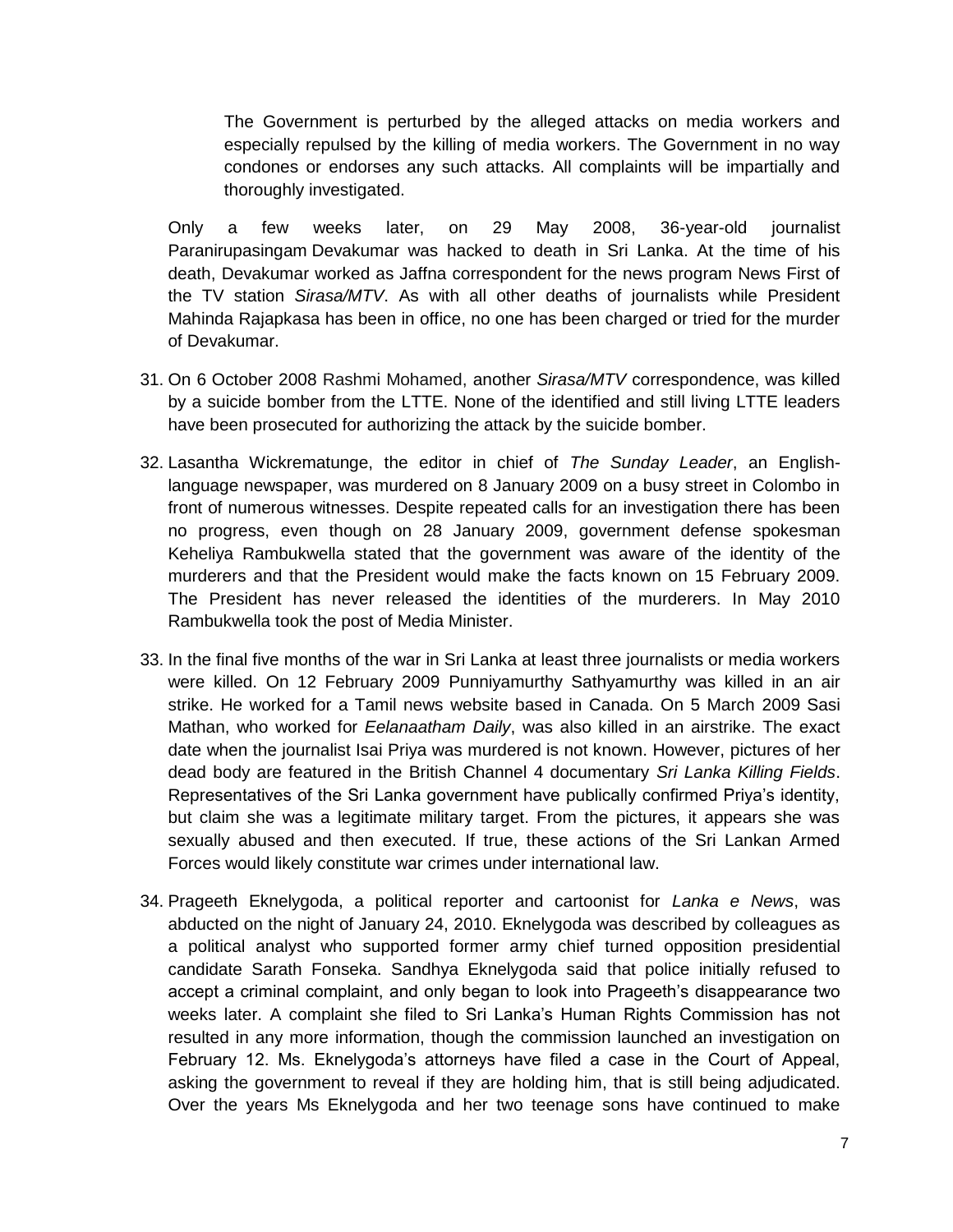appeals at every level of the government, from cabinet ministries down to local police offices, searching for any news of her husband's fate. No person or institution in Sri Lanka has been able to tell her anything about the fate of her husband.

- 35. There have been many assaults and abductions of journalists and media workers in Sri Lanka. In May and July 2008, journalists and media activists Keith Noyahr and Namal Perera were attacked, both sustaining serious injuries. On 8 September 2008 the journalist Radhika Devakumar was the target of an attempted murder, but survived injuries from the gunman's attack. On 23 January 2009, Upali Tennakoon, editor of the Sinhala-language, pro-government weekly newspaper *Rivira*, was attacked and sustained serious injuries. During the evening on 1 June 2009, Poddala Jayantha was taken into a white van, where he was badly beaten with iron bars and wooden poles and burnt with a cigarette lighter. After the beating Jayantha was dropped on the roadside. Witnesses have said six men had forced him into the van. Jayantha sustained permanent injuries that will affect him for the rest of his life. On 26 February 2009, Nadesapillai Vithyatharan, editor of Tamil newspaper *Sodar Oli*, was abducted in Colombo. The police said they had him in their custody after a few hours and he was released two months later. There has been no explanation of how, after Vithyatharan's abduction, he wound up in police custody. On 30 July 2011, Gnanasundaram Kuhanathan, the news editor of *Uthayan* newspaper in Jaffna, was attacked on his way home from his office and he sustained life-threatening head injuries.
- 36. Since 2008, there have been a number of high profile arson attacks and other physical attacks on offices of media houses, radio stations and online media. On 6 January 2009, the main control room of the TV channel *MTV/Sirasa* was destroyed by a powerful explosion from a claymore mine left by a group of masked men who forcefully entered the office. The station was attacked again on 22 March 2010 by a stone-throwing mob that injured four people. This attack was carried out in full daylight and the entire incident filmed by security cameras. Although the police have identified the attackers, there have been no convictions of the perpetrators, possibly because three of them are elected officials. On 25 March 2009, a grenade was thrown at the office of *Uthayan* newspaper in Jaffna town, causing considerable damage. On 30 June 2010, the TV station *Siyatha* was stormed by 12 armed men who set it on fire. On 30 January 2011 the office of the website *Lanka E News* suffered an arson attack.
- 37. Media outlets outside the city centers of Colombo and Jaffna have also been frequently attacked or threatened. Few newspapers in Sri Lanka are fully operated and published outside Colombo or Jaffna. Since 2005, Mohamed Ibrahim Rahmathullah, editor in chief of his own provincial Tamil newspaper, *Vaara Uraikal*, in Kattankudy in Eastern province, has been known for exposing governmental corruption and abuses. Rahmathullah has faced numerous threats and attacks by local politicians, and has been brutally assaulted both in his home and in public, most recently inside a Mosque in January 2012. In April 2009, thugs with swords attacked him; in September 2010, unknown men attacked him; and in February 2011 thugs with iron rods attacked him. In March 2011, Rahmathullah's newspapers were seized following a complaint made against him by a local politician.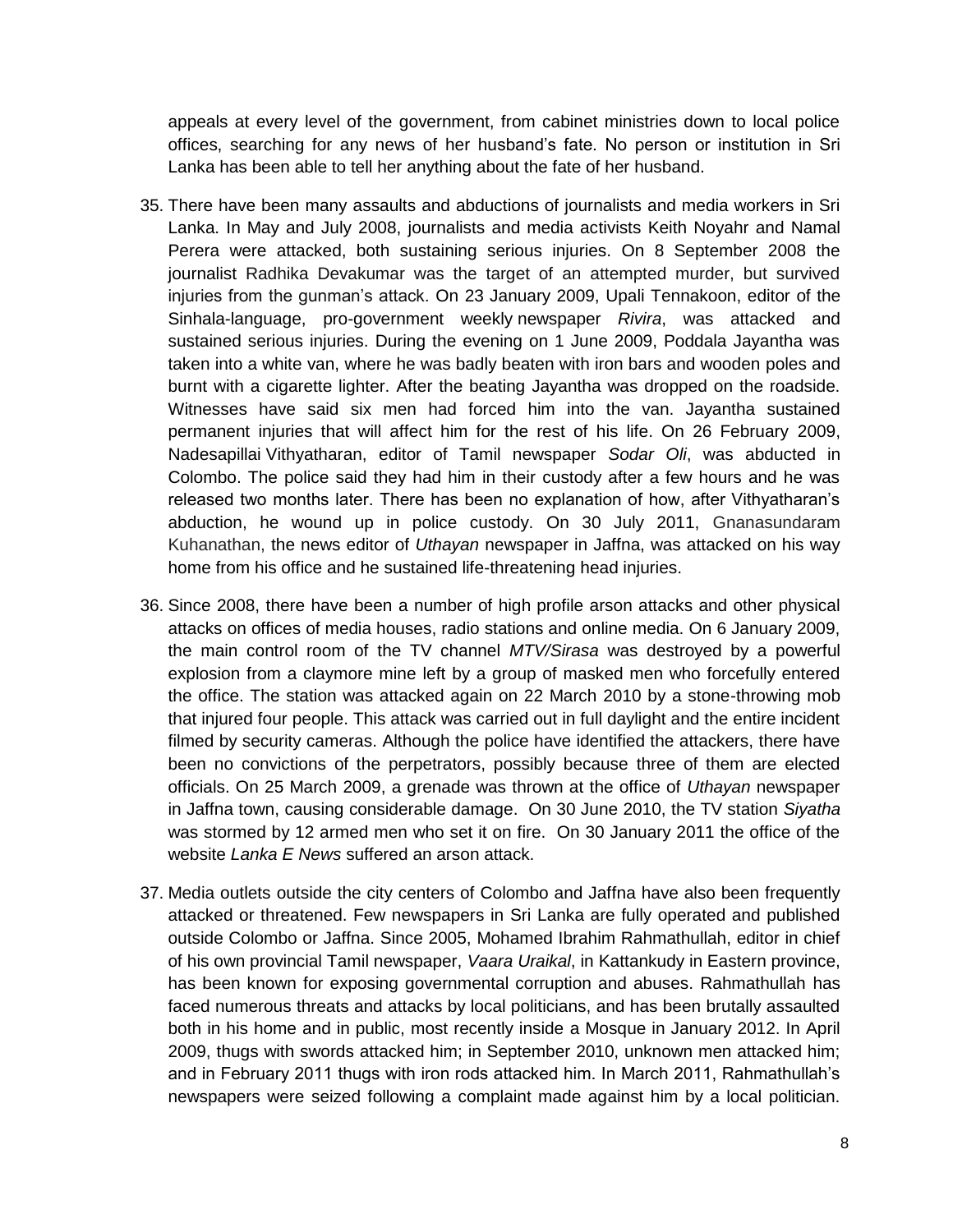Despite these threats and attacks, Rahmathullah is determined to continue with his journalism. No perpetrators have been brought to justice, despite his having always reporting the attacks to the police.

# <span id="page-8-0"></span>**V. Sri Lankan Media Workers in exile**

- 38. According to information gathered by Journalists for Democracy in Sri Lanka, more than 65 Sri Lankan journalists have gone into exile since 2005, as a result of threats related to their work and fear of government persecution. Most live in Europe while a minority have been granted refugee status in other countries such as United States, Canada, and Japan. Here is an incomplete estimate compiled for the purposes of analysis:
	- United Kingdom 11
	- Germany  $-5$
	- $\bullet$  Switzerland 22
	- Norway  $-2$
	- $\bullet$  Austria 1
	- $\bullet$  France 10
	- $\bullet$  Ireland 1
	- United States 7
	- $\bullet$  Canada 3
	- $\bullet$  Japan 1
- 39. The exact numbers may be slightly higher than these figures and there may be journalists in countries that do not appear on this list.
- 40. The journalists who have reached the receiving countries listed above have been granted political asylum or are in the process of doing so. In at least three cases, they have been attached to study programs designed for exiled writers and journalists, which may give them time to settle in before applying for asylum.
- 41. Each country has its own refugee policy and the European Union ensures common standards through legislation. However, it is important to note that Switzerland is the only country that took steps to speed up the application process through its embassies and to grant a temporary entry visa, ensuring Sri Lankan journalists would be provided with immediate support. In a few cases, Norway and the U.S. took steps to evacuate threatened journalists by making special arrangements through their embassies.
- 42. Sri Lankan media workers living in exile in European countries and elsewhere face two main problems: (a) the impact of bureaucracy and the lack of legal support upon their work; and (b) a lack of coordination between government bodies, UN agencies and civil society groups.

**a. Impact of bureaucracy and the lack of legal support upon the work of exiled journalists.**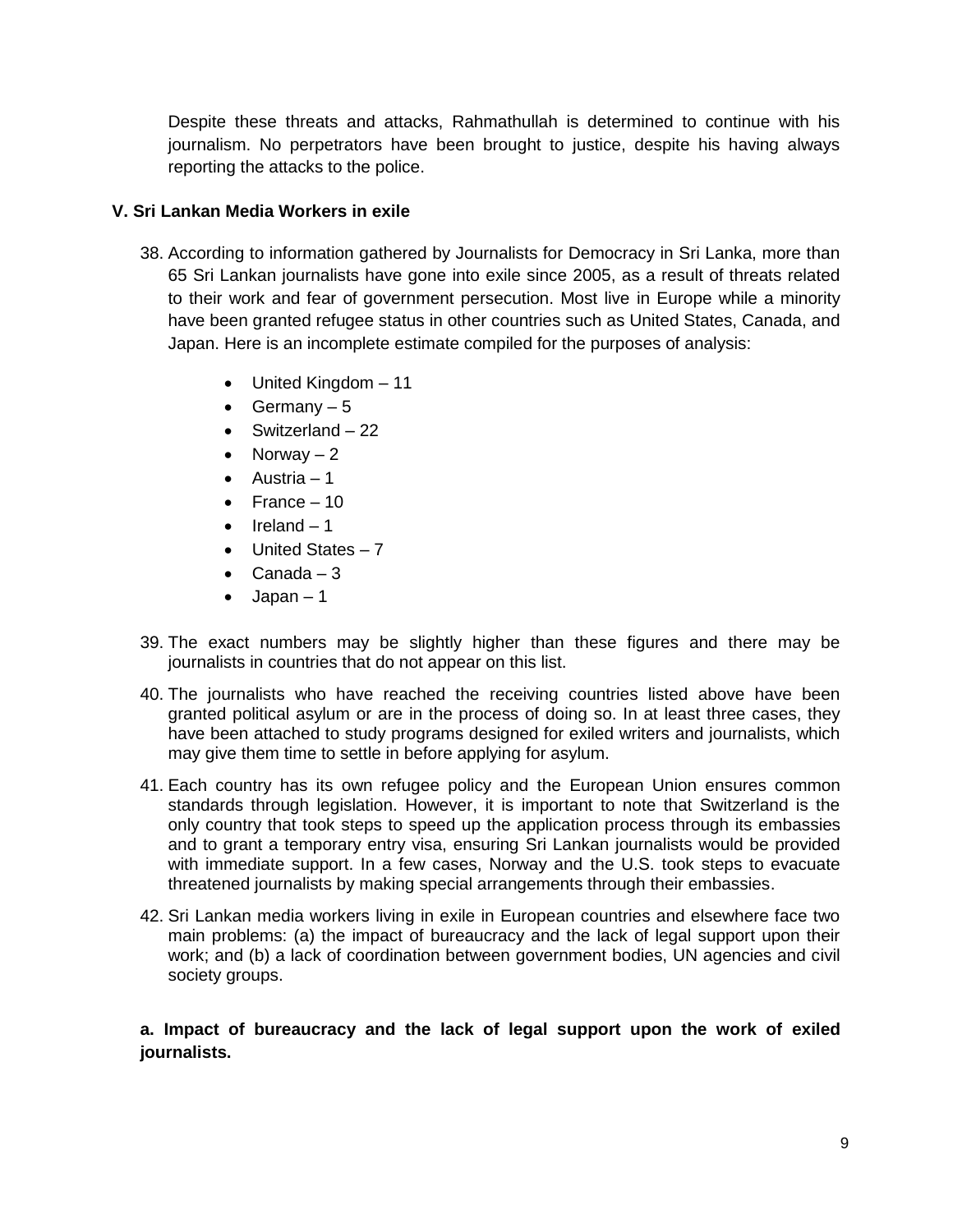- 43. Many Sri Lankan media workers have little or no understanding of the refugee system and have no access to legal assistance. Most depend on personal contacts to find legal support, which in most of the cases causes a huge financial burden. Some asylum applications were repeatedly turned down as a result, for example in Britain and Ireland, because of technical irregularities, despite compelling evidence of genuine risk. In Britain and Ireland, lengthy legal proceedings have kept some journalists in limbo for long periods and pushed them close to psychological breakdown. In one such case, a journalist who arrived in Ireland moved to Britain to apply for asylum without knowing the regulations. He was deported back to Ireland where he has been held in an immigration detention centre for almost two years, with serious consequences for his mental health.
- 44. The lack of interest in individual cases on the part of most of the institutions that deal with asylum seekers often adversely affects the professional capabilities of journalists or their ability to work. One exiled photojournalist with 25 years of experience, who worked for an international news agency, was forced to give up his profession because of the asylum process. He suffered a stroke as an indirect consequence, which permanently affected his ability to work.

## **b. Lack of coordination between government bodies, UN agencies and civil society groups with respect to exiled journalists.**

- 45. There is a lack of coordination between government bodies, UN agencies, and civil society groups with respect to Sri Lankan journalists seeking asylum. This is of the utmost importance when considering the plight of journalists who end up in prison, immigration detention centers or similar facilities while trying to reach a safer destination. The biggest obstacle these journalists face is the reluctance of international agencies, such as the United Nations Office of the High Commissioner on Refugees (UNHCR), to recognize them as refugees and to provide them with legal protection, despite the intervention of high-profile and respected media and human rights groups. In at least eight such cases, journalists remain stranded without legal recognition in several countries in South and South East Asia. In some cases, the response of UNHCR towards these journalists has been shocking in view of strong evidence that their safety was at risk. In 2012, UNHCR turned down a refugee application submitted by a female journalist whose husband, also a journalist, was killed during the war. She was forced to leave the country with her five-year-old child. As a result of the refusal, mother and child were placed in a detention centre. This clearly illustrates the need for greater coordination between agencies such as the UNHCR and Western rights groups.
- 46. Although the exiled journalists have no intention of abandoning their profession or remaining permanently in their host countries, they are often forced to give up journalism because of structural pressures.
- 47. The foreign policies of European countries towards Sri Lanka, aimed at promoting and strengthening its democratic machinery, are being undermined by their refugee policies. The continued imposition of rigid conditions on exiled Sri Lankan media workers effectively drowns their commitment and talent in a quagmire of bureaucracy, when they should be seen as an important resource for promoting these values.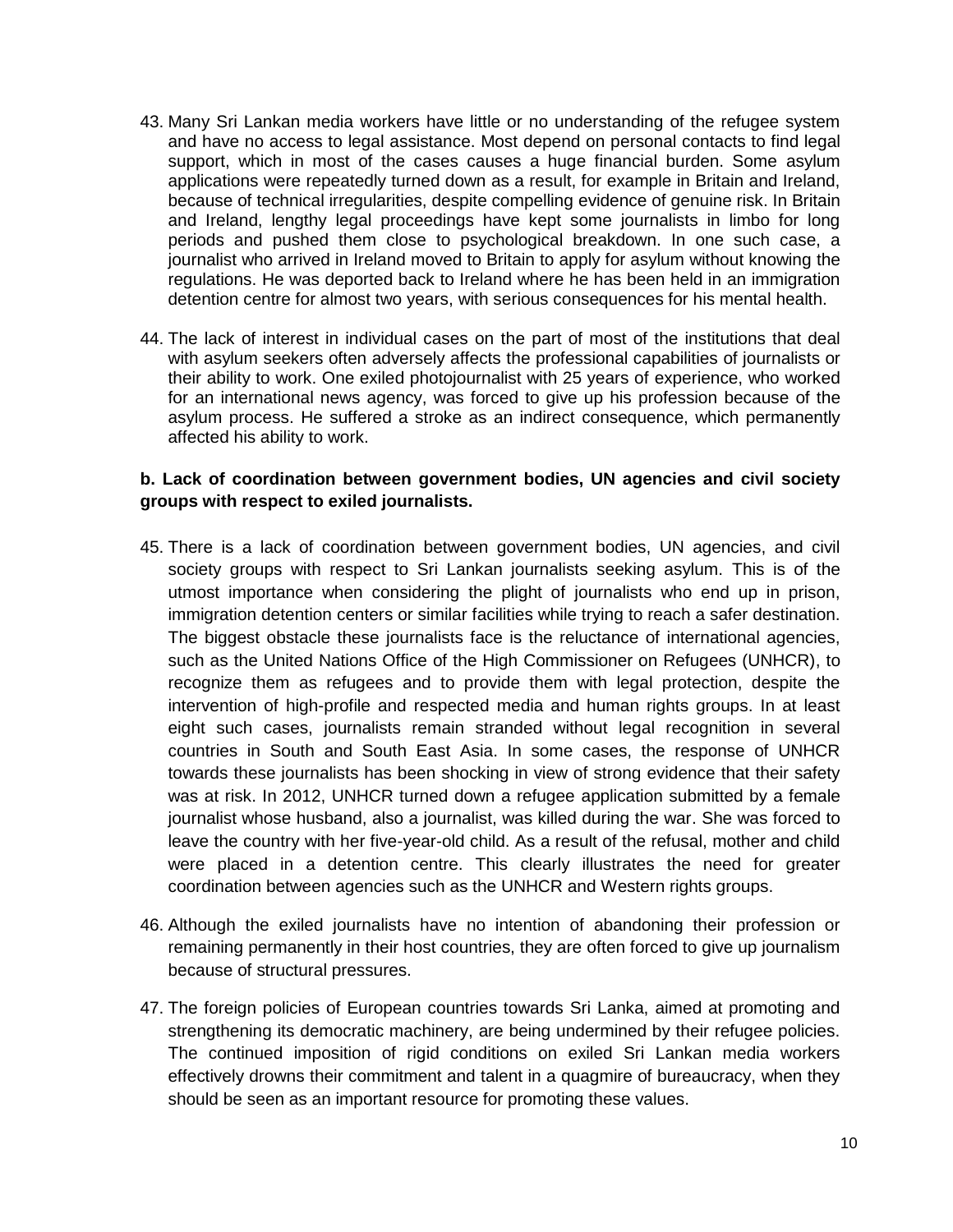48. While the phenomenon of exiled Sri Lanka media workers is now widely known, no substantial research has been carried out into the conditions of their life in exile and their fate as a group. Such research would lead to an understanding of the rigid and intransigent character of the Sri Lankan state as well as identify serious shortcomings in the refugee policies of western democracies.

## <span id="page-10-0"></span>**VI. Linguistic Diversity**

- 49. PEN International is concerned about the harmful impact of the post-conflict environment in Sri Lanka upon linguistic diversity.
- 50. Section 12 of the Constitution of Sri Lanka provides for equal protection and prevents discrimination on the basis of language, with the caveat that government employees may be required to learn a language within a reasonable amount of time.
- 51. Linguistic diversity is protected under Article 27 of the International Covenant on Civil and Political Rights and Article 2 of the International Covenant on Economic, Social, and Cultural Rights. Further protections may be found in the Declaration on the Rights of Persons Belonging to National or Ethnic, Religious and Linguistic Minorities (Articles 1- 9), adapted by the UN General Assembly in 1992 (47/135). The 1996 UNESCO Universal Declaration on Linguistic Rights (Barcelona Declaration), while not adapted by the General Assembly, also protects language communities and linguistic rights.
- 52. The armed conflict in Sri Lanka was strongly impacted by language, which continues to have a lingering effect upon reconciliation. Beginning in 1956, Sinhala served as an official language in Sri Lanka for over twenty years. Tamil was upgraded to a national language in the 1978 Constitution along with English, but did not receive full official recognition until 1988 with a Constitutional amendment.
- 53. There is a wide linguistic gulf between Sinhala, an Indo-Aryan language, and Tamil, a Dravidian language, and few Sri Lankans speak both languages fluently. However, Sri Lankans themselves have noted that the differences between the languages do not inherently create animosity between Sinhalese and Tamils.
- 54. During the 1980s, books became symbols of ethnic tensions and vessels for Sri Lankans to explore the armed conflict. For example, the Jaffna Library was destroyed in 1981, reportedly by armed policeman, resulting in the loss of ancient Tamil texts inscribed on palm leaves.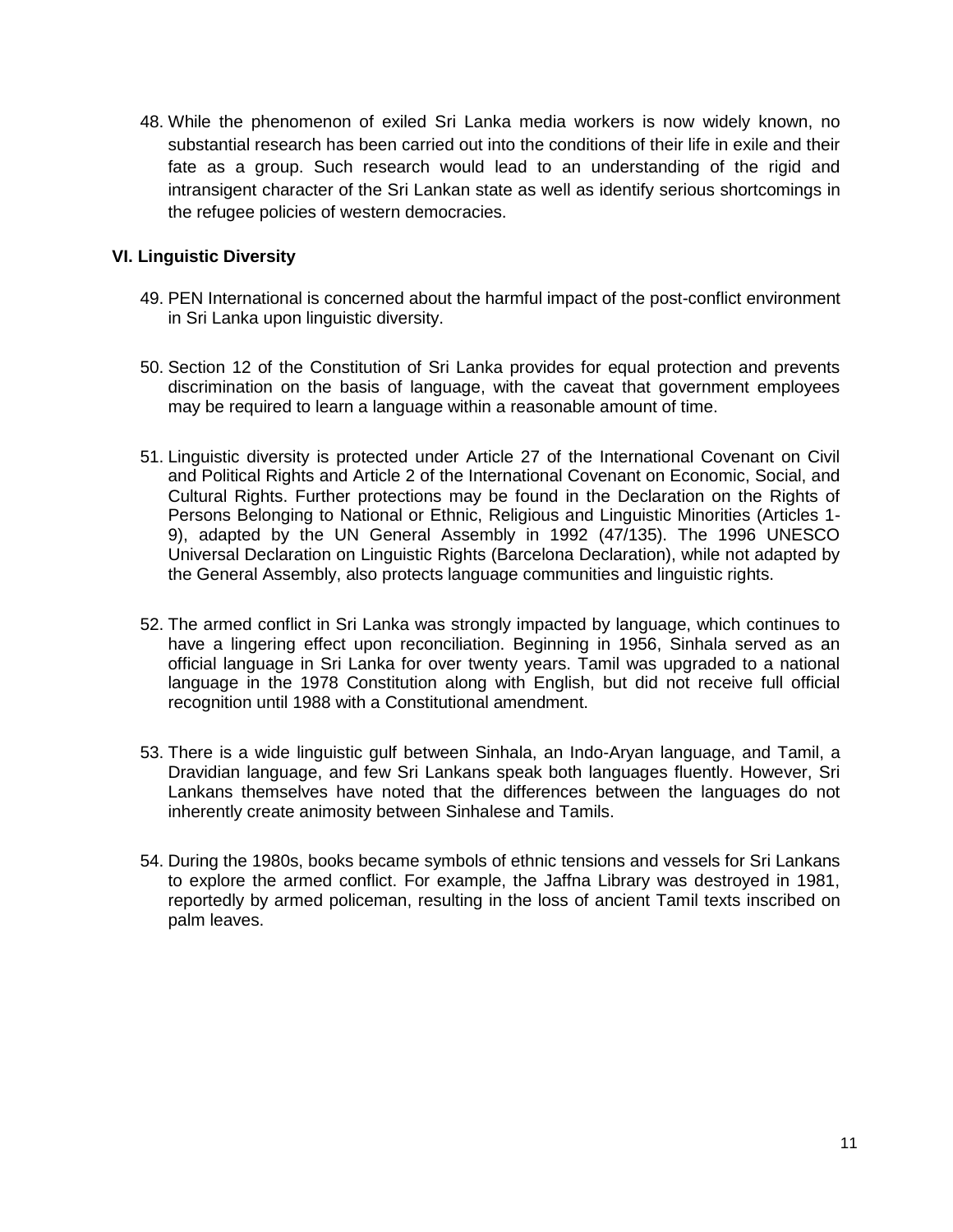- 55. Today, Sinhalese represent roughly 74 percent of the population. Sri Lankan Tamils constitute 12.6 percent and Indian Tamils roughly 5.5 percent. About 7.1 percent of the country is Muslim and less than 1 percent identify with other ethnicities.<sup>1</sup>
- 56. We applaud the pledge by President Rajapaksa to declare 2012 as the Year for a Trilingual Sri Lanka and his launching of a 20-year National Action Plan which aims to make the country a trilingual nation by 2020.
- 57. We recognize the work of the Official Languages Commission (OLC) to investigate and advise the government about linguistic diversity in the country. The OLC pledged to make the entire public service bilingual (Tamil-Sinhala) within 15 years and proposed financial incentives to encourage the learning of the respective languages.
- 58. We further note the importance of certain aspects of the National Action Plan for the Protection and Promotion of Human Rights (2011).
- 59. However, several impediments remain in place that prevent the achievement of linguistic diversity.
- 60. As of 2011, birth, death and marriage certificates were only issued in Sinhala.
- 61. Not only is there a lack of Tamil-speaking public officials, those that do exist often receive communications in Sinhala from the central government in Colombo, placing them at an immediate disadvantage.
- 62. Historical texts continue to be used to promote a Buddhist narrative of the country. The *Mahavamsa* is an epic poem in the ancient Pali language which has been held as proof that Sri Lanka is a Buddhist nation, implying that the Sinhalese are authentic Sri Lankans, while Tamils and Muslims serve as usurpers. The use of this text—and the exclusion of others—embodies the need for better cross-cultural education.
- 63. The OLC, mentioned earlier, continues to be under-resourced, hampering its ability to investigate complaints and provide guidance to the government on language diversification.
- 64. There is evidence that linguistic diversity is not being embraced and the opposite is happening—that the country is becoming "Sinhalized" through the promotion of Sinhala culture at the expense of Tamil culture.

 $\overline{\phantom{a}}$ 

 $1$  Minority Rights Group International, "No War, no peace: the denial of minority rights and justice in Sri Lanka", 2011.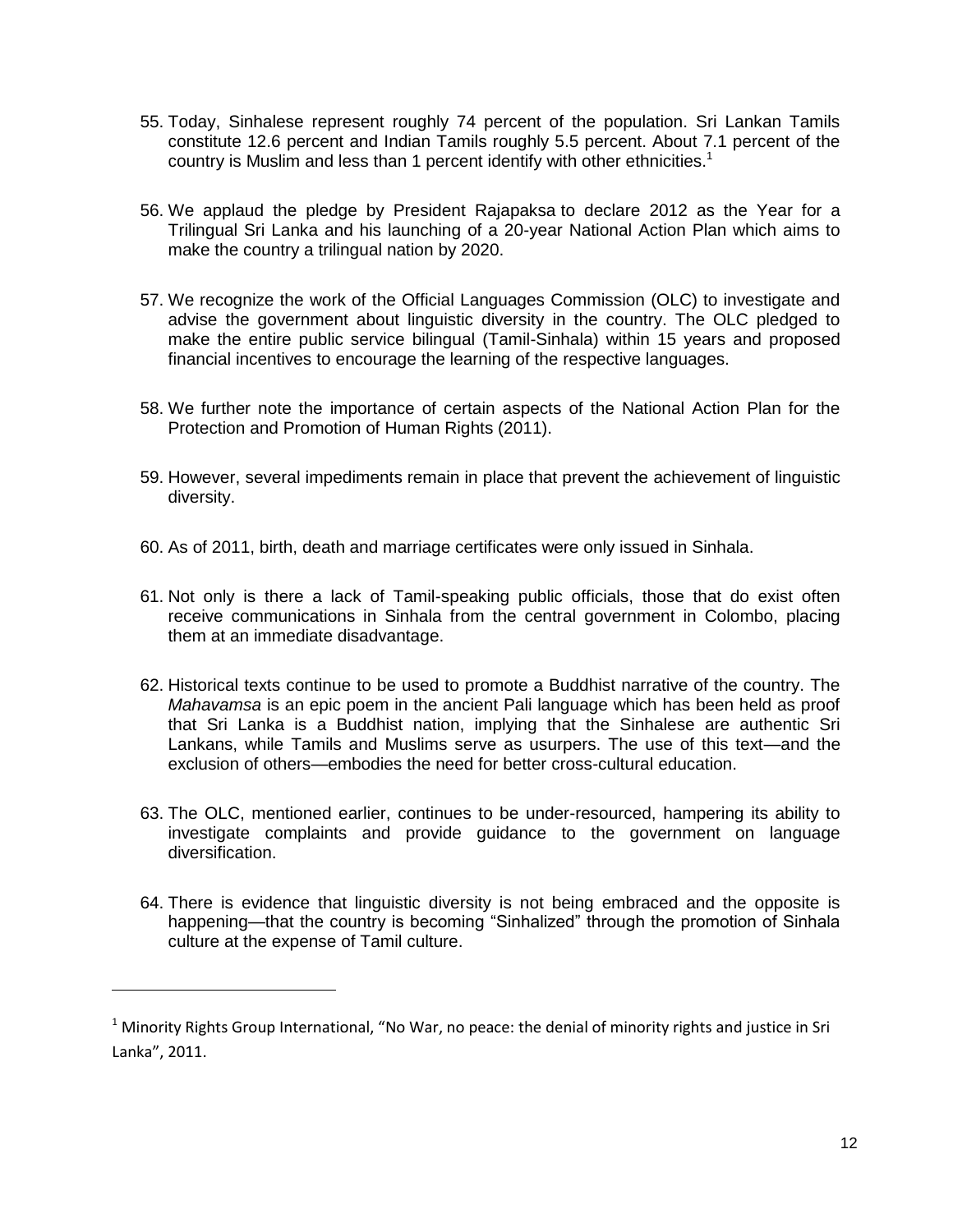- 65. Tamil place names have been replaced with Sinhala names, especially in areas occupied by government military forces, where the changing of street names from Tamil to Sinhalese has been documented. At least two cases occurred in the city of Jaffna in which Tamil place names were changed to Sinhala names and the areas subsequently became pilgrimage sites.
- 66. The government appointed Government Agents, a senior administrative post, who only speak Sinhala or English in the primarily Tamil Mannar and Trincomalee districts.
- 67. Tamils in the Central, Uva and Sabaragamuwa provinces live in majority Sinhalaspeaking areas. They continue to experience problems with documentation and access to government resources because officials speak only Sinhala and do not have translators.
- 68. The government offers incentives to learn and write in English because of its importance in communicating with the outside world—often at the expense of Tamil.
- 69. Even diplomatic presentations abroad are presented either in English or Sinhala. According to Cartoonists Rights International, a January 2012 Independence Day presentation at the embassy in Washington, DC was conducted almost entirely in Sinhala, despite assurances that a translator would be procured for its audience of Tamil and English speakers.
- 70. The National Action Plan for the Protection and Promotion of Human Rights has advocated a 24-hour human rights hotline, yet fails to mandate Tamil-speaking employees. Similarly, the plan calls for free legal advice for IDPs, but does not provide for Tamil lawyers or legal professionals.

## <span id="page-12-0"></span>**VII. Recommendations to the government of Sri Lanka**

- Give serious consideration to the recommendations of the Lessons Learnt and Reconciliation Commission that have a bearing on journalism, such as the recognition that freedom of expression and the right to information provide a pivotal role in the reconciliation process.
- Work to ensure the culture of impunity is not allowed to stand. Cases of violence and threats against journalists must be swiftly and thoroughly investigated and perpetrators brought to justice; the lack of convictions over deaths must be reversed.
- Take steps to deter and prevent attacks on freedom of expression through the enforcement of criminal laws; investigate past incidents; provide freedom of movement to the media; and enact legislation to uphold the right to information.
- End hostile government rhetoric against Sri Lankan journalists.